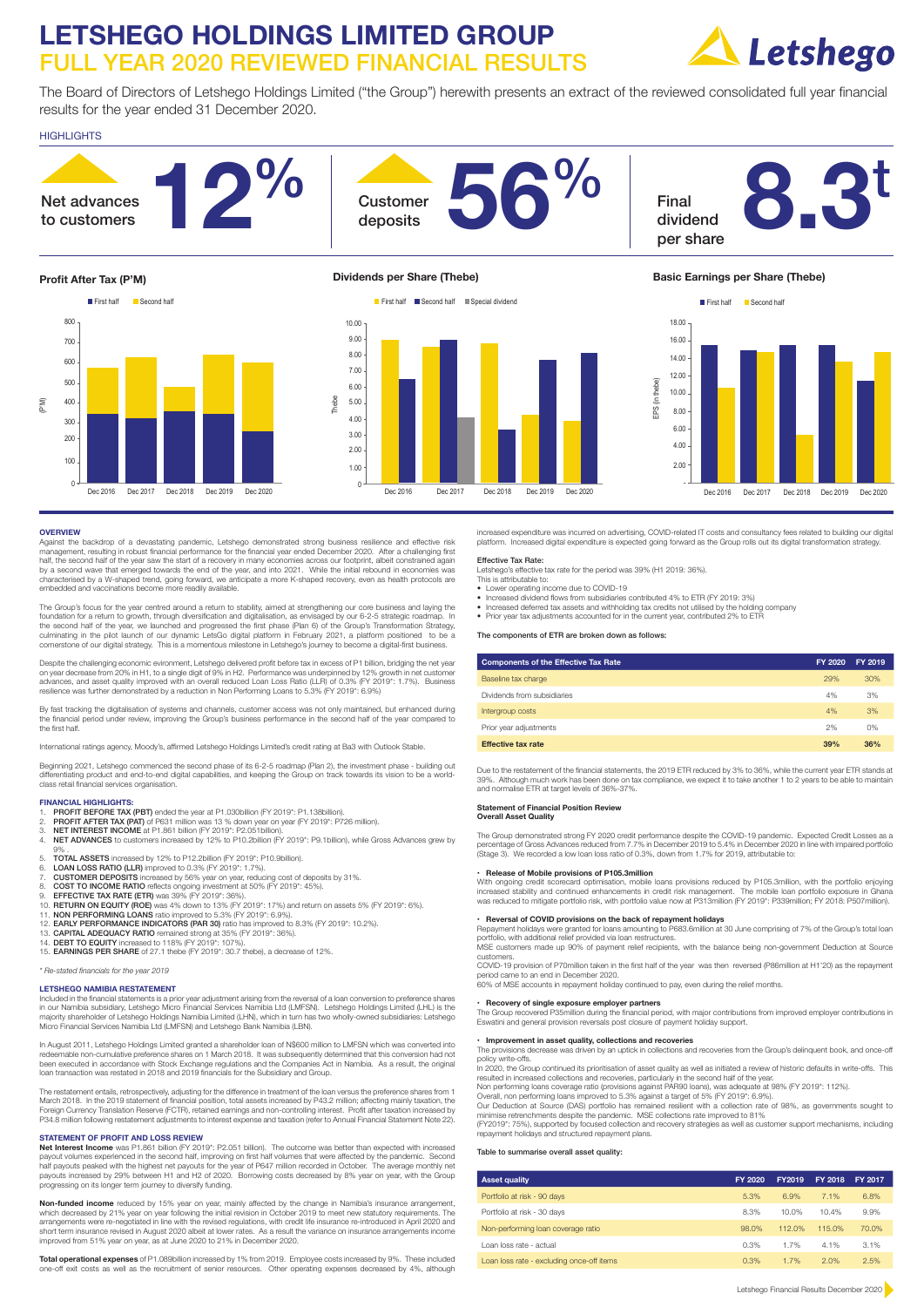**Deposits**<br>Overall, deposits from customers increased by 56% to P664million (FY 2019\*: P427million). Deposit growth was the result<br>of retail deposits increasing by 46% to P315million (FY2019\*: P216million). Growth in corpo

The aggregated cost of deposits dropped by 31%, down to 11% in 2020 (FY 2019\*: 16%) following focused deposit cost reduction and progress in diversifying the deposit base. Corporate deposit growth was spurred by Nambia, Ghana and<br>Nigeria. Countries that led retail, personal deposits growth were Namibia, Ghana and Mozambique driven by e



Funding<br>The Group's total borrowings increased by 14% to P5.7billion (FY 2019\*; P4.97billion), as we continue to diversify our funding<br>The Group's total borrowings increased by 14% to P5.7billion (FY 2019\*; P4.97billion), pandemic. Newer facilities were secured at subsidiary level, leveraging local currency risk mitigants, along with longer tenors of 4 to 7 years, to extend the duration of liabilities.

### Liquidity

Liquidity remained stable with year end cash and cash equivalents at P1billion. Sustained interest from international investors<br>and developmental financial institutions continues to support the Group's liquidity and effect

#### **PLAN 6: SUCCESSFUL DELIVERY IN FIRST PHASE OF TRANSFORMATION STRATEGY**

The first phase of Letshego's 6-2-5 strategy centred on leveraging the Group's legacy, and strengthening the foundation of our<br>core businesses : Deduction at source; MSE ; Deposts and Mass Micro segment offerings.

#### Strengthening product offering Deduction at Source ("DAS")

In Plan 6, our focus was to strengthen the DAS business in the middle of the pandemic. We enhanced the offering and enabled easier access to loans by all customers through digital and alternate channels which included Webforms, Whatsapp and<br>USSD. As a result, DAS net advances increased by 12% to P9.15illilion (FY 2019\*: P8.15illion). The groupthis core product offering.

#### Micro & Small Entrepreneurs (MSEs)

MSE lending was a segment mostly impacted by the pandemic and the focus was to improve credit decisioning, increase<br>collection and recovery efforts to lower impairments. Serving MSE through digital channels lowered the cos

The focus to continue to grow the MSE portfolio, in Plan 2, will include implementing the Group's new Programmatic Approach,<br>which drives access to DFI longer term funding and technical assistance for product development a support the product diversification for high social impact programs and assist Letshego to de-risk the business, particularly support in MSE lending.

#### Mass Mobile Loans

In the year under review, management's implementation of the Group's upgraded credit scorecard optimisation platform<br>reduced portfolio impairments, by reducing levels in poor loan performance and enhancing our credit decis

As a result, Net advances for Mass Mobile Loans increased 8% to P231million in 2020 (FY 2019\*: P 214m) . PBT for this portfolio increased 453% to P42million in 2020 (FY 2019\*; P8million). Credit improvements and impairment charges reduced<br>from negative P96million in 2019 to positive P9.2million write-back by December 2020. These positive

### **Exating Digitalisation**

Initiated our digital transformation with increased access to our core business offerings via WhatsApp and Webforms. This was further supported by our call centre and 'Digital Eagles' (front line employees) educating customers on how to transition<br>from traditional channels to digital. Digital Adoption increased from 2% in February 2020 to 69% traditional channels, demonstrating the strategy's success.





**Traditional** Digital / Alternative

Geographic Rebalancing<br>compartic Rebalancing centres around the Group's strategy to focus strategic support for small to medium subsidiaries and<br>seize local growth opportunities, increasing collective contribution to Group

#### Enterprise Agility

Enterprise Agility is an internationally recognised methodology that the Group is adopting to achieve execution efficiencies<br>and delivery, ultimately improving Letshego's ways of working. Agility methodology supported the our Enterprise Agility roll out, facilitating the delivery of key digital deliverables in record time. During the course of the year,<br>26 employees achieved an international accredition in Enterprise Business Agility, initi practice across our organisation.

### stainable Shareholder Val

All countries are well capitalised and work is progressing on our capital optimisation plan, with the Group's capital adequacy<br>ratio at 35%. Letshego's Debt to Equity Ratio increased to 118% (FY 2019\*: 108%) – this is in range. The Group declared a half year dividend at a 35% payout ratio, returning to the targeted 50% ratio for the second half.

### **PLAN 2 - THE NEW PHASE IN OUR TRANSFORMATION JOURNEY**

With phase one of Letshego's 6-2-5 roadmap successfully concluded by the end of December 2020, Letshego now transitions<br>to the next phase of its dynamic transformational journey, 'Plan 2'. This next phase centres around th of existing customers are applying for loan offerings via the new 'LetsGo' digital platform.

The 'LetsGo' platform integrates existing processing and operations end-to-end, galvanising the acquisition of specialist digital<br>skills to embed emerging transformative technologies across multi-geographies, and enables a

'LetsGo' is an integral catalyst to Letshego achieving its vision to be a world-class financial services organisation, delivering its purpose to improve more lives, through enabling ease of access to all our solutions.

An additional objective for Plan 2 is to entrench enterprise-wide Agility across our footprint, embedding Agile squad structures<br>to accelerate further releases of our platform, and increase our Enterprise Active Customers



**The New LetsGo Digital Platform**

#### **OUTLOOK**

In the context of geo-political developments, and the ongoing impact of COVID-19, the future business environment remains uncertain globally and across our continent. This is further complicated with the emergence of new variants and hurdles<br>experienced in regional vaccine acquisition. Economies are likely to follow a 'K-shaped recovery'- a s

Plan 2 is the investment phase of our strategy execution roadmap, where we intend to focus on building out differentiating product and end-to-end digital capabilities. As a result, it is our expectation that key performance indicators will shift over<br>the period. Our target is to achieve above 70% digital adoption levels, within a wider product strategic plan.

#### Auditors' review

The condensed annual financial statements from which the financial information is set out in this announcement has been reviewed but not audited by Ernst & Young, Letshego Group's external auditors. Their unqualified review report is available for inspection at the Group's registered office.

### Dividend notice

Notice is hereby given that the Board has declared a final dividend of 8.3 thebe per share for the year ended 31 December<br>2020. In terms of the Botswana Income Tax Act (Cap 50:01) as amended, withholding tax at the rate of

#### **Important dates pertaining to this dividend are:**

- 
- Declaration date, 26 February 2021 Shares go ex-dividend from 28 April 2021 Last date to register is 30 April 2021 Dividend payment date on or about, 12 May 2021

For and on behalf of the Board of Directors:

GNP

**Enos Banda**<br> **Group Chairman**<br> **Group Chairman Group Chairman**<br> **Group Chairman**<br> **Group Chairman**<br> **Group Chairman**<br> **Group Chairman**<br> **Group Chairman 3 March 2021 3 March 2021**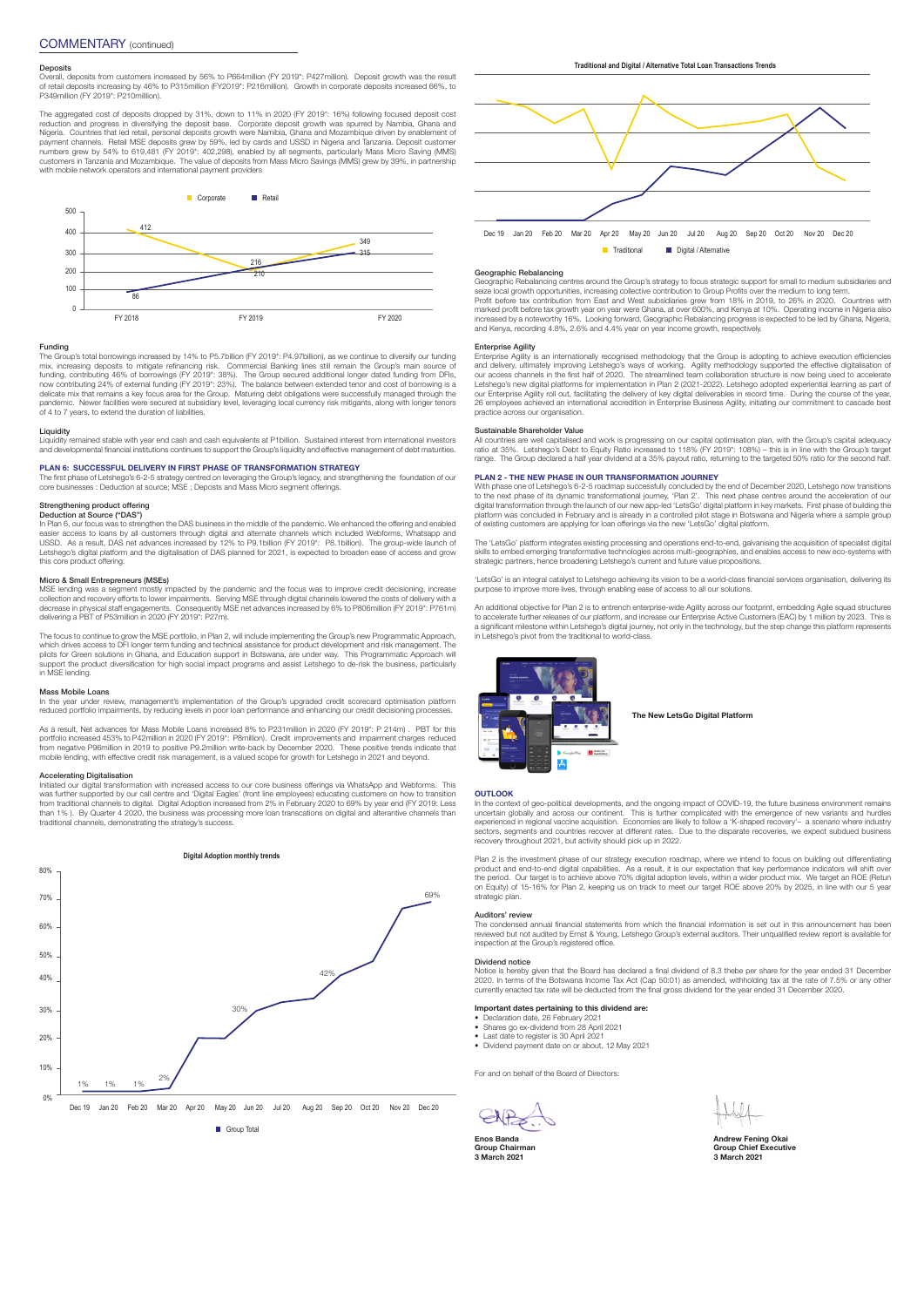## **Shareholders' Fund: Debt to Equity**



**Gross Advances and Impairment**



# **Geographic Diversification and PBT to Cost to Income ratio**





## **Net Advances and Number of Customers**



Dec 2016 Dec 2017 Dec 2018 Dec 2019 Dec 2020

|                              | 31 Dec     | 31 Dec     |
|------------------------------|------------|------------|
|                              | 2020       | 2019       |
|                              | (Reviewed) | (Restated) |
|                              |            |            |
| Return on average assets (%) | 5%         | 6%         |
| Return on average equity (%) | 13%        | 17%        |
| Cost to income ratio (%)     | 50%        | 45%        |
| Debt to equity ratio (%)     | 118%       | 107%       |

## CONSOLIDATED STATEMENT OF FINANCIAL POSITION

|                                               |                | At 31 Dec<br>2020 | At 31 Dec<br>2019 |               | At 31 Dec<br>2018 |
|-----------------------------------------------|----------------|-------------------|-------------------|---------------|-------------------|
|                                               |                | (Reviewed)        | (Restated)        | Change        | (Restated)        |
|                                               | <b>Note</b>    | P'000             | P'000             | $\frac{0}{0}$ | P'000             |
| <b>ASSETS</b>                                 |                |                   |                   |               |                   |
| Cash and cash equivalents                     | 1              | 1.043.864         | 1.035.513         |               | 1.188.402         |
| Advances to customers                         | $\overline{2}$ | 10.161.534        | 9,071,484         | 12            | 8,698,831         |
| Other receivables                             | 3              | 263,202           | 247,996           |               | 252,491           |
| Financial assets at fair value through profit |                |                   |                   |               |                   |
| or loss                                       | 4              | 140,804           |                   |               |                   |
| Financial assets at fair value through OCI    |                | 59,408            | 53,591            |               | 53,591            |
| Income tax receivable                         |                | 102.633           | 82.741            |               | 44.829            |
| Property, plant and equipment                 | 5              | 94,229            | 99,671            |               | 80,532            |
| Right of use assets                           | 6              | 131,703           | 61,436            |               |                   |
| Intangible assets                             | $\overline{7}$ | 39,091            | 45,221            |               | 45.488            |
| Goodwill                                      | 8              | 65,598            | 68,233            |               | 106,229           |
| Deferred tax assets                           |                | 124,139           | 144,699           |               | 201,088           |
|                                               |                |                   |                   |               |                   |
| <b>Total assets</b>                           |                | 12,226,205        | 10,910,585        | 12            | 10,671,481        |
|                                               |                |                   |                   |               |                   |
| <b>LIABILITIES AND EQUITY</b>                 |                |                   |                   |               |                   |
|                                               |                |                   |                   |               |                   |
| Liabilities                                   |                |                   |                   |               |                   |
| Financial liabilities at fair value through   |                |                   |                   |               |                   |
| profit or loss                                | $\overline{9}$ | 152.855           | 15,390            |               | 13.902            |
| Customer deposits                             | 10             | 664,393           | 426,673           | 56            | 497,718           |
| Cash collateral                               | 11             | 18,838            | 21.721            |               | 27,028            |
| Trade and other payables                      | 12             | 714,548           | 553,772           |               | 492,584           |
| Lease liabilities                             | 13             | 133,377           | 64,760            |               |                   |
| Income tax payable                            |                | 103,057           | 239,743           |               | 232,132           |
| Borrowings                                    | 14             | 5,649,561         | 4,966,785         |               | 5,315,417         |
| Deferred tax liabilities                      |                |                   | 805               |               | 3,205             |
| <b>Total liabilities</b>                      |                | 7,436,629         | 6,289,649         |               | 6,581,986         |
|                                               |                |                   |                   |               |                   |
| Shareholders' equity                          |                |                   |                   |               |                   |
| Stated capital                                | 15             | 872.169           | 862.621           |               | 862.621           |
| Foreign currency translation reserve          |                | (885, 673)        | (675, 885)        |               | (653, 010)        |
| Legal reserve                                 |                | 214,835           | 195,793           |               | 73,519            |
| Fair value adjustment reserve                 |                | 5,817             |                   |               |                   |
| Share based payment reserve                   |                | 31.295            | 24.304            |               | 18,089            |
| Retained earnings                             |                | 4,133,314         | 3,823,280         |               | 3,454,814         |
| Total equity attributable to equity           |                |                   |                   |               |                   |
| holders of the parent company                 |                | 4,371,757         | 4,230,113         |               | 3,756,033         |
| Non-controlling interests                     |                | 417,819           | 390,823           |               | 333,462           |
| Total shareholders' equity                    |                | 4,789,576         | 4,620,936         |               | 4,089,495         |
|                                               |                |                   |                   |               |                   |
| Total liabilities and equity                  |                | 12,226,205        | 10.910.585        | 12            | 10.671.481        |

## CONSOLIDATED STATEMENT OF PROFIT OR LOSS AND OTHER COMPREHENSIVE INCOME

|                                                                |             | 12 months  | 12 months  |        |
|----------------------------------------------------------------|-------------|------------|------------|--------|
|                                                                |             | ended      | ended      |        |
|                                                                |             | 31 Dec     | 31 Dec     |        |
|                                                                |             | 2020       | 2019       |        |
|                                                                |             | (Reviewed) | (Restated) | Change |
|                                                                | <b>Note</b> | P'000      | P'000      | $\%$   |
|                                                                |             |            |            |        |
| Effective interest income                                      | 16          | 2,712,278  | 2,974,839  | (9)    |
| Effective interest expense                                     | 17          | (850, 964) | (923, 814) | (8)    |
| Net interest income                                            |             | 1,861,314  | 2,051,025  | (9)    |
| Fee and commission income                                      |             | 71,033     | 59,451     | 19     |
| Other operating income                                         | 18          | 212,536    | 273,018    | (25)   |
| Operating income                                               |             | 2,144,883  | 2,383,494  | (10)   |
| Employee costs                                                 | 19          | (493, 497) | (454, 023) | 9      |
| Other operating expenses                                       | 20          | (595,308)  | (622, 737) | (4)    |
| Net income before impairment and taxation                      |             | 1,056,078  | 1,306,734  | (19)   |
| Expected credit losses                                         | 21          | (25, 771)  | (169, 101) | (85)   |
| Profit before taxation                                         |             | 1,030,307  | 1,137,633  | (9)    |
| Taxation                                                       |             | (399, 434) | (411, 295) |        |
| Profit for the year                                            |             | 630,873    | 726,338    | (13)   |
|                                                                |             |            |            |        |
| Attributable to:                                               |             |            |            |        |
| Equity holders of the parent company                           |             | 575,718    | 652,239    |        |
| Non-controlling interests                                      |             | 55,155     | 74,099     |        |
| Profit for the year                                            |             | 630,873    | 726,338    | (13)   |
|                                                                |             |            |            |        |
| Other comprehensive income, net of tax                         |             |            |            |        |
| Items that may be subsequently reclassified to profit or loss: |             |            |            |        |
| Fair value adjustment of a financial asset                     |             | 5,817      |            |        |
| Foreign currency translation differences arising from foreign  |             |            |            |        |
| operations                                                     |             | (219, 197) | (18, 634)  |        |
| Total comprehensive income for the year                        |             | 417,493    | 707,704    |        |
|                                                                |             |            |            |        |
| Attributable to:                                               |             |            |            |        |
| Equity holders of the parent company                           |             | 371,747    | 629,364    |        |
| Non-controlling interests                                      |             | 45,746     | 78,340     |        |
|                                                                |             |            |            |        |
| Total comprehensive income for the year                        |             | 417,493    | 707,704    |        |
|                                                                |             |            |            |        |
| Weighted average number of shares in issue during the year     |             |            |            |        |
| (millions)                                                     |             | 2,128      | 2,125      |        |
| Dilution effect - number of shares (millions)                  |             | 99         | 40         |        |
| Number of shares in issue at the end of the year (millions)    |             | 2.144      | 2.144      |        |
| Basic earnings per share (thebe)                               |             | 27.1       | 30.7       | (12)   |
| Fully diluted earnings per share (thebe)                       |             | 25.8       | 30.1       |        |

**NOTE**: The diluted EPS has been calculated based on the total number of shares that may vest in terms of the Group's long term staff incentive scheme.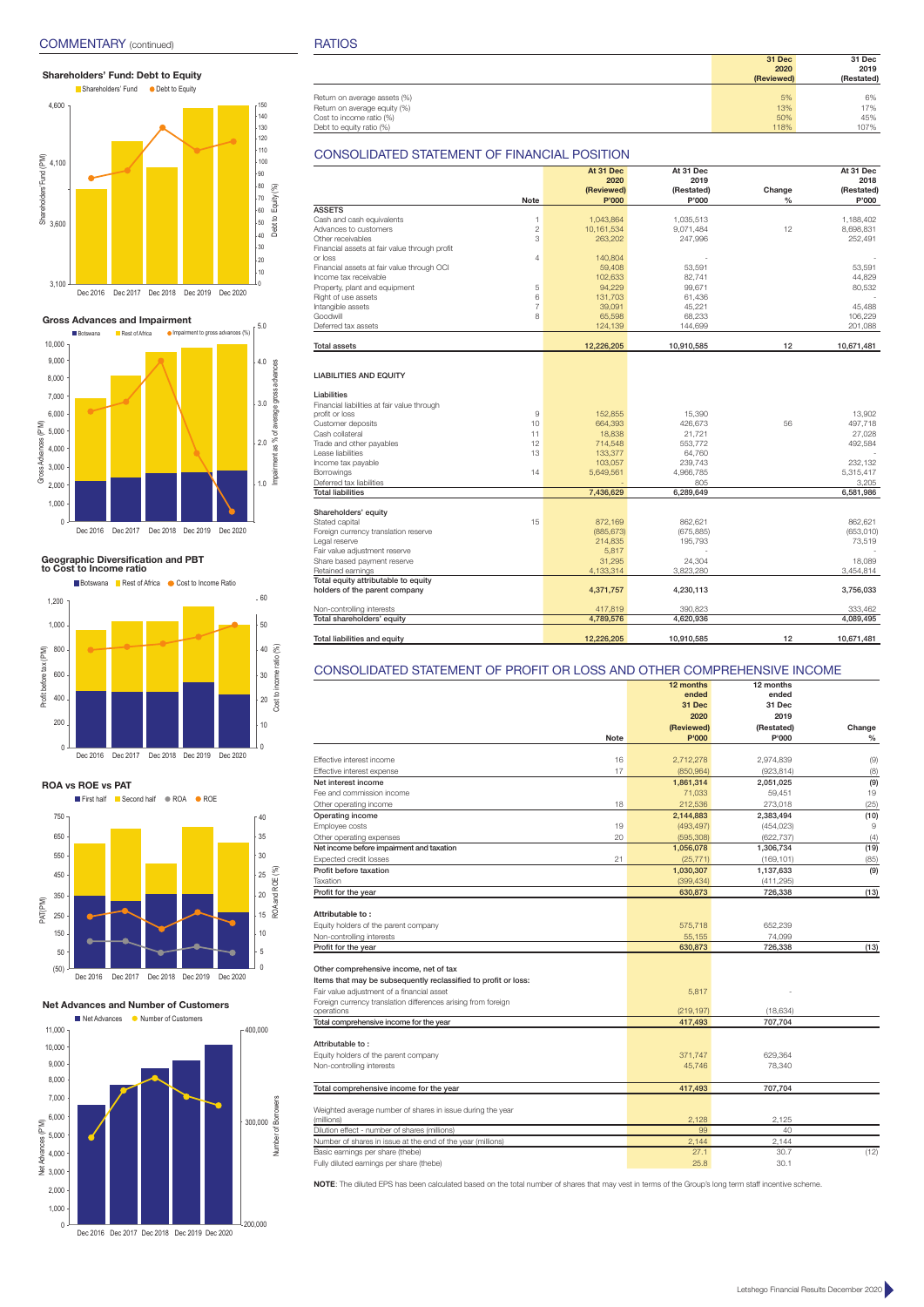## CONDENSED CONSOLIDATED STATEMENT OF CHANGES IN EQUITY

|                                                       |                       |                          |                 | Fair value reserve       |                         |               |                 |            |
|-------------------------------------------------------|-----------------------|--------------------------|-----------------|--------------------------|-------------------------|---------------|-----------------|------------|
|                                                       |                       |                          | Share based     | of financial assets      | <b>Foreign currency</b> |               | Non-controlling |            |
|                                                       | <b>Stated capital</b> | <b>Retained earnings</b> | payment reserve | at FVOCI                 | translation reserve     | Legal reserve | interest        | Total      |
|                                                       | P'000                 | P'000                    | P'000           | P'000                    | P'000                   | P'000         | P'000           | P'000      |
| Balance at 31 December 2018 - as previously reported  | 862,621               | 3,500,317                | 18,089          |                          | (696, 276)              | 73,519        | 316,392         | 4,074,662  |
| Prior year adiustment - note 22                       |                       | (45, 503)                |                 |                          | 43.266                  |               | 17.070          | 14,833     |
| Balance at 1 January 2019 - (Restated)                | 862,621               | 3,454,814                | 18,089          | $\overline{\phantom{a}}$ | (653,010)               | 73,519        | 333,462         | 4,089,495  |
| Total comprehensive income for the year               |                       |                          |                 |                          |                         |               |                 |            |
| Profit for the year                                   |                       | 652,239                  |                 |                          |                         |               | 74,099          | 726,338    |
| Other comprehensive income, net of income tax         |                       |                          |                 |                          |                         |               |                 |            |
| Foreign currency translation reserve                  |                       |                          |                 |                          | (22, 875)               |               | 4,241           | (18, 634)  |
| Transactions with owners, recorded directly in equity |                       |                          |                 |                          |                         |               |                 |            |
| Allocation to legal reserve                           |                       | (122, 274)               |                 |                          |                         | 122,274       |                 |            |
| Recognition of share based payment reserve movement   |                       |                          | 6,215           |                          |                         |               |                 | 6.215      |
| Dividends paid by subsidiary to minority interests    |                       |                          |                 |                          |                         | ٠             | (20, 979)       | (20, 979)  |
| Dividends paid to equity holders                      |                       | (161.499)                |                 |                          |                         |               |                 | (161, 499) |
| Balance at 31 December 2019 - (Restated)              | 862,621               | 3,823,280                | 24,304          |                          | (675, 885)              | 195,793       | 390,823         | 4,620,936  |
| Total comprehensive income for the year               |                       |                          |                 |                          |                         |               |                 |            |
| Profit for the year                                   |                       | 575,718                  |                 |                          |                         |               | 55,155          | 630,873    |
| Other comprehensive income, net of income tax         |                       |                          |                 |                          |                         |               |                 |            |
| Other comprehensive income                            |                       |                          |                 | 5,817                    |                         |               |                 | 5.817      |
| Foreign currency translation reserve                  |                       |                          |                 |                          | (209, 788)              |               | (9,409)         | (219, 197) |
| Transactions with owners, recorded directly in equity |                       |                          |                 |                          |                         |               |                 |            |
| Allocation to legal reserve                           |                       | (19,042)                 |                 |                          |                         | 19,042        |                 |            |
| Recognition of share based payment reserve movement   |                       |                          | 16,539          |                          |                         |               |                 | 16,539     |
| New shares issued from long term incentive scheme     | 9.548                 |                          | (9,548)         |                          |                         |               |                 |            |
| Dividends paid by subsidiary to minority interests    |                       |                          |                 |                          |                         |               | (18, 750)       | (18, 750)  |
| Dividends paid to equity holders                      |                       | (246, 642)               |                 |                          |                         |               |                 | (246, 642) |
| Balance at 31 December 2020 - (Reviewed)              | 872.169               | 4.133.314                | 31.295          | 5.817                    | (885.673)               | 214.835       | 417.819         | 4,789,576  |

## CONDENSED CONSOLIDATED STATEMENT OF CASH FLOWS

| <b>Note</b>                                                            | Year ended<br>31 Dec 2020 | Year ended<br>31 Dec 2019 |
|------------------------------------------------------------------------|---------------------------|---------------------------|
|                                                                        | (Reviewed)                | (Restated)                |
|                                                                        | P'000                     | P'000                     |
| <b>Operating activities</b>                                            |                           |                           |
| Profit before taxation                                                 | 1,030,307                 | 1.137.633                 |
| Adiustments for:                                                       |                           |                           |
| : Interest received                                                    | (2,712,278)               | (2,974,839)               |
| : Interest paid                                                        | 850,964                   | 923.814                   |
| : Amortisation, depreciation and right of use assets                   | 85,673                    | 84.972                    |
| : Impairment and write off charge                                      | 224,400                   | 352.868                   |
| : Impairment of goodwill                                               |                           | 38,737                    |
| Movement in working capital and other changes                          | (1.146.288)               | (770.981)                 |
| Cash used in operations                                                | (1,667,222)               | (1, 207, 796)             |
| Interest received                                                      | 2,712,278                 | 2,974,839                 |
| Interest paid                                                          | (837, 911)                | (913, 398)                |
| Income tax paid                                                        | (536, 262)                | (387, 607)                |
| Net cash flows (used) in / generated from operating activities         | (329, 117)                | 466.038                   |
|                                                                        |                           |                           |
| <b>Investing activities</b>                                            |                           |                           |
| Proceeds on disposal of plant and equipment                            |                           | 54                        |
| Purchase of property, plant and equipment and intangible assets        | (45, 320)                 | (69,960)                  |
| Net cash flows used in investing activities                            | (45.320)                  | (69.906)                  |
| <b>Financing activities</b>                                            |                           |                           |
| Dividends paid to equity holders and non-controlling interest          | (265, 392)                | (182, 478)                |
| Conditional subsequent payment relating to the investment in AFB Ghana |                           | (2,577)                   |
| Lease payments                                                         | (49, 886)                 | (42, 565)                 |
| Finance obtained from third parties                                    | 1,273,785                 | 1,135,522                 |
| Repayment of borrowings                                                | (526, 226)                | (1,415,529)               |
| Net cash flows generated from / (used in) financing activities         | 432.281                   | (507.627)                 |
|                                                                        |                           |                           |
| Net movement in cash and cash equivalents                              | 57,844                    | (111, 495)                |
| Cash and cash equivalents at the beginning of the year                 | 972,123                   | 1,100,342                 |
| Effect of exchange rate changes on cash and cash equivalents           | (43.433)                  | (16.724)                  |
| Cash and cash equivalents at the end of the year<br>$\mathbf{1}$       | 986.534                   | 972.123                   |

## **For the year ended 31 December 2020** SEGMENTAL REPORTING

The Group's geographical operating segments are reported below:

|                                                      |                           |                       |                              |                     |                     |                      |                   |                     |                     |                     |                        | Holding<br>company or    |                         |
|------------------------------------------------------|---------------------------|-----------------------|------------------------------|---------------------|---------------------|----------------------|-------------------|---------------------|---------------------|---------------------|------------------------|--------------------------|-------------------------|
| <b>Reportable segments</b><br>31 December 2020       | <b>Botswana</b><br>P '000 | P '000                | Namibia Mozambique<br>P '000 | Lesotho<br>P '000   | Eswatini<br>P '000  | Kenya<br>P '000      | Rwanda<br>P '000  | Uganda<br>P '000    | Tanzania<br>P '000  | Nigeria<br>P '000   | Ghana<br>P '000        | eliminations<br>P '000   | Total<br>P '000         |
|                                                      |                           |                       |                              |                     |                     |                      |                   |                     |                     |                     |                        |                          |                         |
| Operating income                                     | 652,661                   | 489,087               | 314,075                      | 85,240              | 77,949              | 159,475              | 6,112             | 134,659             | 145,826             | 61,892              | 187,040                | (169, 133)               | 2,144,883               |
| Profit / (loss) before taxation                      | 471,412                   | 333,581               | 197,177                      | 60,845              | 29,992              | 60,803               | 614               | 21,669              | 64,682              | 5,935               | 115,732                | (332, 135)               | .030.307                |
| Taxation - consolidated                              |                           |                       |                              |                     |                     |                      |                   |                     |                     |                     |                        |                          | (399, 434)              |
| Profit - consolidated                                |                           |                       |                              |                     |                     |                      |                   |                     |                     |                     |                        |                          | 630,873                 |
| Gross advances to customers<br>Impairment provisions | 2.937.130<br>(110.884)    | 2.714.213<br>(42.871) | 1.268.176<br>(24.127)        | 428.787<br>(19.314) | 514.252<br>(22.609) | 737.442<br>(137.564) | 33,309<br>(2.637) | 418,300<br>(39.109) | 459.312<br>(44.491) | 151.564<br>(20.110) | 1.077.036<br>(114.271) |                          | 10,739,521<br>(577.987) |
| Net advances                                         | 2.826.246                 | 2,671,342             | 1,244,049                    | 409,473             | 491,643             | 599,878              | 30.672            | 379,191             | 414,821             | 131,454             | 962,765                |                          | 10,161,534              |
| <b>Total assets</b>                                  | 2,990,027                 | 3,253,380             | 1,470,446                    | 418,628             | 524,822             | 714,571              | 54,682            | 445,039             | 583,025             | 167,920             | 1,213,506              | 390,159                  | 12,226,205              |
| <b>Borrowings</b>                                    | 1.257.184                 | 1,076,369             | 199,468                      | 245,757             | 319,341             | 372,997              | 12.696            | 291,989             | 18,234              | 1,860               | 683,704                | 1,169,962                | 5,649,561               |
| <b>Total liabilities</b>                             | 1,376,416                 | 1,333,001             | 604.966                      | 258,504             | 332,572             | 504,844              | 34,070            | 309,802             | 112,469             | 62.515              | 1,048,203              | 1,459,267                | 7.436.629               |
|                                                      |                           |                       |                              |                     |                     |                      |                   |                     |                     |                     |                        |                          |                         |
| <b>Reportable segments</b><br>31 December 2019       |                           |                       |                              |                     |                     |                      |                   |                     |                     |                     |                        |                          |                         |
| Operating income                                     | 669.189                   | 555.601               | 316,740                      | 88,591              | 67.452              | 156.116              | 9.414             | 142,348             | 168,278             | 53,430              | 284,979                | (128, 644)               | 2,383,494               |
| Profit / loss before taxation                        | 527.892                   | 418.311               | 198.742                      | 42.078              | 38.310              | 55.232               | 2.678             | 42.096              | 90.386              | 7.162               | 14.161                 | (299, 415)               | 1.137.633               |
| Taxation - consolidated                              |                           |                       |                              |                     |                     |                      |                   |                     |                     |                     |                        |                          | (411, 295)              |
| Profit - consolidated                                |                           |                       |                              |                     |                     |                      |                   |                     |                     |                     |                        |                          | 726,338                 |
| Gross advances to customers                          | 2.768.646                 | 2.226.635             | 1.361.331                    | 398.937             | 503.314             | 714.843              | 41.452            | 392.453             | 446.716             | 120.264             | 858,297                | $\overline{\phantom{a}}$ | 9.832.888               |
| Impairment provisions                                | (167.400)                 | (21.227)              | (21.142)                     | (40.047)            | (8.002)             | (145.981)            | (2, 513)          | (47.809)            | (96.848)            | (14, 381)           | (196.054)              | $\sim$                   | (761, 404)              |
| Net advances                                         | 2.601.246                 | 2,205,408             | 1.340.189                    | 358,890             | 495.312             | 568,862              | 38.939            | 344.644             | 349.868             | 105.883             | 662.243                | $\overline{\phantom{a}}$ | 9.071.484               |
|                                                      |                           |                       |                              |                     |                     |                      |                   |                     |                     |                     |                        |                          |                         |
| <b>Total assets</b>                                  | 2.887.109                 | 2,619,349             | 1,680,227                    | 397.833             | 547,946             | 676,075              | 70.451            | 379,592             | 543,901             | 150.122             | 807,153                | 150,827                  | 10,910,585              |
| <b>Borrowings</b>                                    | 1,163,526                 | 348,212               | 404,866                      | 260,410             | 348,696             | 319,143              | 15,281            | 218,503             | 20,900              | 850                 | 503,509                | 1,362,889                | 4,966,785               |
| <b>Total liabilities</b>                             | 1,277,310                 | 457,104               | 761,757                      | 267.792             | 356,921             | 457,272              | 48.989            | 234,105             | 121,133             | 53.623              | 702,088                | 1,551,555                | 6,289,649               |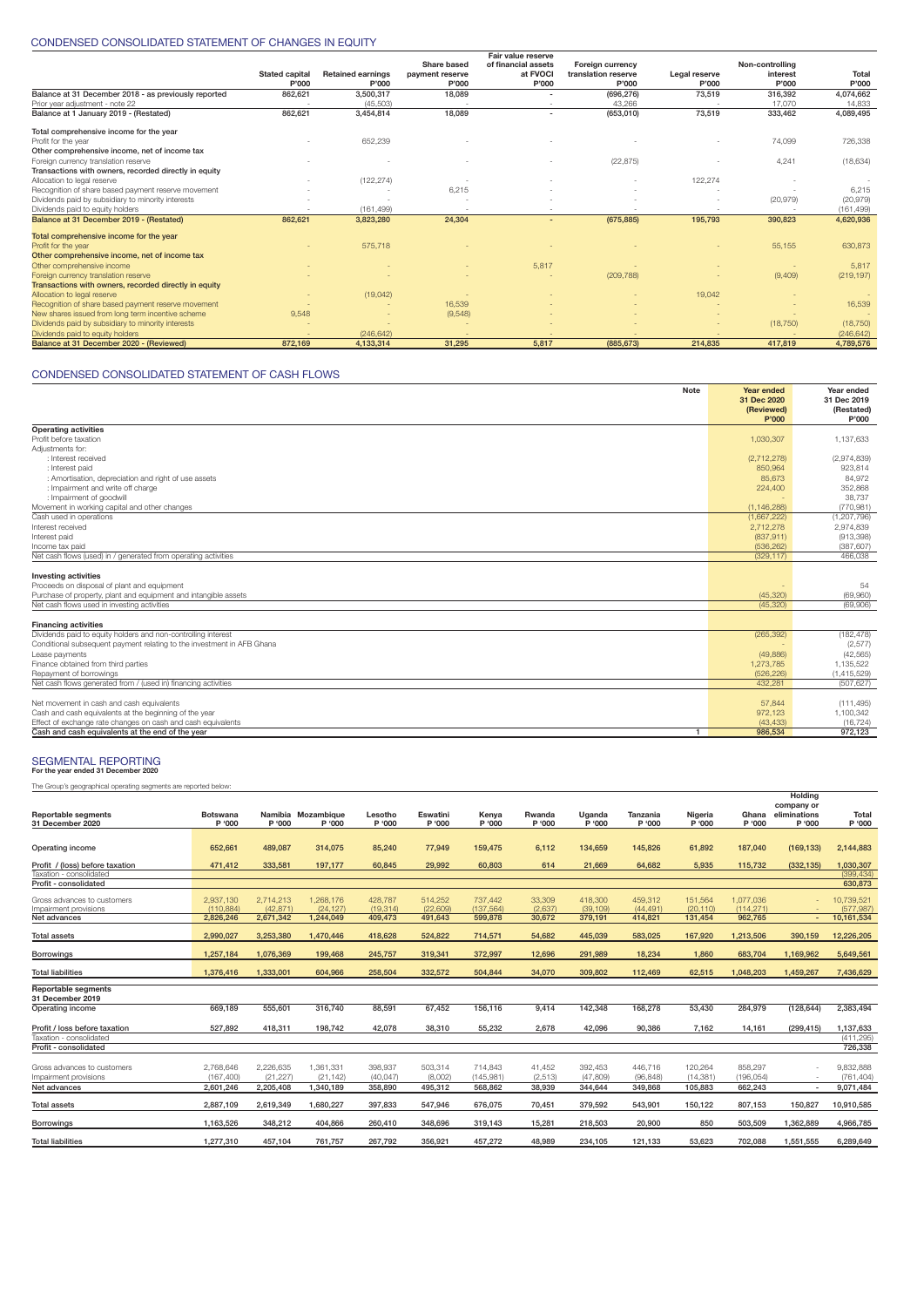## NOTES TO THE CONSOLIDATED STATEMENT OF FINANCIAL POSITION AND STATEMENT OF PROFIT OR LOSS AND OTHER COMPREHENSIVE INCOME

|                |                                                                          | At 31 Dec<br>2020<br>(Reviewed)<br>P'000 | At 31 Dec<br>2019<br>(Restated)<br>P'000 |
|----------------|--------------------------------------------------------------------------|------------------------------------------|------------------------------------------|
| 1.             | Cash and cash equivalents                                                |                                          |                                          |
|                | Cash at bank and in hand                                                 | 918.284                                  | 944.882                                  |
|                | Statutory cash reserve                                                   | 57,330                                   | 63.390                                   |
|                | Short term investments                                                   | 68,250                                   | 27,241                                   |
|                |                                                                          | 1.043.864                                | 1,035,513                                |
|                | Cash and cash equivalents for the purpose of the statement of cash flows | 986.534                                  | 972,123                                  |
|                |                                                                          |                                          |                                          |
| $\overline{2}$ | <b>Advances to customers</b>                                             |                                          |                                          |
|                | Gross advances to customers                                              | 10.739.521                               | 9.832.888                                |
|                | Less : Expected credit losses                                            |                                          |                                          |
|                | - Stage 1                                                                | (213, 621)                               | (148, 664)                               |
|                | - Stage 2                                                                | (73, 435)                                | (92, 123)                                |
|                | - Stage 3                                                                | (290.931)                                | (520, 617)                               |
|                | Net advances to customers                                                | 10,161,534                               | 9.071.484                                |
| 3              | Other receivables                                                        |                                          |                                          |
|                | Deposits and prepayments                                                 | 39,601                                   | 33.744                                   |
|                | Receivable from insurance arrangements                                   | 168,029                                  | 160.084                                  |
|                | Withholding tax and value added tax                                      | 755                                      | 405                                      |
|                | Deferred arrangement fees                                                | 16,630                                   | 14.593                                   |
|                | Clearing and other receivables                                           | 38,187                                   | 39,170                                   |
|                |                                                                          |                                          |                                          |
|                |                                                                          | 263,202                                  | 247.996                                  |
|                |                                                                          |                                          |                                          |
| 4              | Financial assets at fair value through profit or loss                    |                                          |                                          |

This relates to short term foreign currency swap arrangement with a financial institution, where the Group paid a specified<br>amount in one currency and received specified amount in another currency to reduce its exposure on

## **5 Property plant and equipment**

|   |                      | Carrying  |                  |                  |                          | Depreci-                 |                    | Carrying  |
|---|----------------------|-----------|------------------|------------------|--------------------------|--------------------------|--------------------|-----------|
|   |                      | amount at |                  |                  | <b>Disposal</b>          | ation                    |                    | amount at |
|   |                      | 01 Jan    |                  |                  | and written              | charge                   | Forex              | 31 Dec    |
|   |                      | 2020      | <b>Additions</b> | <b>Transfers</b> | off                      |                          | translation        | 2020      |
|   | Motor vehicles       | 5.772     | 1.938            | 539              | (435)                    | (2,406)                  | (315)              | 5,093     |
|   | Computer equipment   | 42,111    | 19,680           | (5, 190)         | (8)                      | (21, 673)                | (2,409)            | 32,511    |
|   | Office furniture and |           |                  |                  |                          |                          |                    |           |
|   | equipment            | 25.949    | 10.138           | 4.561            | (239)                    | (11, 327)                | 327                | 29,409    |
|   | Land and building    | 18.739    |                  |                  |                          |                          | (1, 915)           | 16.824    |
|   | Work in progress     | 7.100     | 9,444            | (5, 243)         | $\overline{\phantom{a}}$ | $\overline{\phantom{a}}$ | (909)              | 10.392    |
|   |                      |           |                  |                  |                          |                          |                    |           |
|   |                      | 99.671    | 41.200           | (5, 333)         | (682)                    | (35, 406)                | (5, 221)           | 94,229    |
|   |                      |           |                  |                  |                          |                          |                    |           |
| 6 | Right of use asset   |           |                  |                  |                          |                          |                    |           |
|   |                      | Carrying  |                  |                  |                          |                          |                    | Carrying  |
|   |                      | amount    |                  |                  | <b>Disposal</b>          | Depreci-                 |                    | amount at |
|   |                      | at 01 Jan |                  |                  | and written              | ation                    | Forex              | 31 Dec    |
|   |                      | 2020      | <b>Additions</b> | <b>Transfers</b> | off                      |                          | charge translation | 2020      |
|   | Property             | 61.436    | 111.863          |                  | $\overline{\phantom{a}}$ | (35, 183)                | (6, 413)           | 131.703   |

| 61.436 111.863 | the company's company's company's<br>$\sim$ | (35.183) | $(6.413)$ 131,703 |
|----------------|---------------------------------------------|----------|-------------------|
|                |                                             |          |                   |

## **7 Intangible assets**

|                   | Carrying<br>amount at<br>01 Jan |                          |                          |                          | Amorti<br>-sation | Forex              | Carrying<br>amount at<br>31 Dec |
|-------------------|---------------------------------|--------------------------|--------------------------|--------------------------|-------------------|--------------------|---------------------------------|
|                   | 2020                            | <b>Additions</b>         | <b>Transfers</b>         | <b>Disposal</b>          |                   | charge translation | 2020                            |
| Computer software | 40.848                          | 4.120                    | 5.333                    | -                        | (13, 343)         | (1,032)            | 35,926                          |
| Brand value       | 1.618                           | $\overline{\phantom{a}}$ | $\overline{\phantom{a}}$ | -                        | (470)             | 49                 | 1.197                           |
| Core deposit      | 2.755                           | $\overline{\phantom{a}}$ | ٠                        | $\overline{\phantom{0}}$ | (589)             | (198)              | 1,968                           |
|                   |                                 |                          |                          |                          |                   |                    |                                 |
|                   | 45.221                          | 4.120                    | 5.333                    | $\overline{\phantom{0}}$ | (14.402)          | (1.181)            | 39,091                          |

|   |                                       | At 31 Dec  | At 31 Dec  |
|---|---------------------------------------|------------|------------|
|   |                                       | 2020       | 2019       |
|   |                                       | (Reviewed) | (Restated) |
|   |                                       | P'000      | P'000      |
| 8 | Goodwill                              |            |            |
|   | Goodwill arose on the acquisition of: |            |            |
|   | Letshego Holdings Namibia Limited     | 22,489     | 23.111     |
|   | Letshego Tanzania Limited             | 1,886      | 1.874      |
|   | Letshego Kenya Limited                | 31.349     | 33,238     |
|   | AFB Ghana Plc                         | 9.874      | 10,010     |
|   |                                       |            |            |
|   |                                       | 65,598     | 68,233     |

Goodwill was translated using reporting date exchange rates to reflect the changes in foreign currencies. The Group assesses the<br>recoverable amount of goodwill in respect of all cash generating units to determine indicatio

| 9  | Financial liabilities at fair value through profit or loss |         |         |
|----|------------------------------------------------------------|---------|---------|
|    | Foreign currency swap (note 4)                             | 152,855 | 15,390  |
|    |                                                            |         |         |
|    | 10 Customer deposits                                       |         |         |
|    | Demand accounts                                            | 106,384 | 67.155  |
|    | Savings accounts                                           | 107,669 | 67.381  |
|    | Call and term deposits                                     | 450,340 | 292.137 |
|    |                                                            |         |         |
|    |                                                            | 664,393 | 426.673 |
|    |                                                            |         |         |
| 11 | Cash collateral                                            |         |         |
|    | Cash collateral on loans and advances                      | 18,838  | 21.721  |

Cash collateral represents payments made by customers as security for loans taken. The amounts are refundable upon the<br>successful repayment of loans by customers or are utilised to cover loans in the event of default.

| 12 Trade and other payables               |         |         |
|-------------------------------------------|---------|---------|
| Insurance premium payable                 | 146,530 | 36.184  |
| Payroll related accruals                  | 14.204  | 37.201  |
| Staff incentive accrual                   | 75,968  | 66.732  |
| Other provisions                          | 58.167  | 59,573  |
| Guarantee funds                           | 291.961 | 194.582 |
| Trade and other payables                  | 94.818  | 119,677 |
| Value added tax / withholding tax payable | 32,900  | 39,823  |
|                                           |         |         |
|                                           | 714.548 | 553,772 |

|                                                                                                                                                                                                                                                 | 12 months<br>ended<br>31 Dec<br>2020<br>(Reviewed)<br>P'000 | 12 months<br>ended<br>31 Dec<br>2019<br>(Restated)<br>P'000 |
|-------------------------------------------------------------------------------------------------------------------------------------------------------------------------------------------------------------------------------------------------|-------------------------------------------------------------|-------------------------------------------------------------|
| 13 Lease liabilities<br>Lease Liability                                                                                                                                                                                                         | 133,377                                                     | 64,760                                                      |
| 14 Borrowings<br>Commercial banks                                                                                                                                                                                                               | 2,588,765                                                   | 1,904,695                                                   |
| Note programmes<br>DFI's<br>Pension Funds                                                                                                                                                                                                       | 1,555,891<br>1,339,680<br>165,225                           | 1,729,542<br>1,118,927<br>213,621                           |
| <b>Total borrowings</b>                                                                                                                                                                                                                         | 5,649,561                                                   | 4,966,785                                                   |
| 15 Stated capital<br>Issued: 2,144,045,175 ordinary shares of no par value (2019: 2,144,045,175) of<br>which 14,571,140 shares (2019: 19,054,190) are held as treasury shares                                                                   | 872,169                                                     | 862,621                                                     |
| 16 Effective interest income<br>Advances to customers<br>Interest income on risk informal / mobile loans<br>Interest income on non-risk informal / mobile loans<br>Interest income from deposits with banks                                     | 2,426,509<br>78,346<br>185,271<br>22,152                    | 2,504,158<br>193,786<br>250,414<br>26,481                   |
|                                                                                                                                                                                                                                                 | 2,712,278                                                   | 2,974,839                                                   |
| 17 Effective interest expense<br>Overdraft facilities and term loans<br>Interest expense on non-risk informal / mobile loans<br>Interest expense on leases<br>Market to market loss on foreign currency swaps<br>Foreign exchange loss / (gain) | 634,053<br>185,271<br>13,053<br>18,587                      | 663,495<br>250,414<br>10,416<br>1,488<br>(1,999)            |
|                                                                                                                                                                                                                                                 | 850,964                                                     | 923,814                                                     |
| 18 Other operating income<br>Early settlement fees<br>Income from insurance arrangements<br>Market to market gain on foreign currency swaps                                                                                                     | 42,156<br>153,925<br>7,184                                  | 52,627<br>195,026                                           |
| Sundry income                                                                                                                                                                                                                                   | 9,271                                                       | 25,365                                                      |
|                                                                                                                                                                                                                                                 | 212,536                                                     | 273,018                                                     |
| 19 Employee costs<br>Salaries and wages<br>Staff incentive<br>Staff recruitment costs<br>Staff pension fund contribution<br>Directors' remuneration - for management services (executive)<br>Long term incentive plan                           | 361,856<br>75,053<br>2,184<br>28,669<br>9,270<br>16,539     | 364,146<br>40,280<br>8,152<br>27,106<br>8,124<br>6,215      |
|                                                                                                                                                                                                                                                 | 493,497                                                     | 454,023                                                     |
| 20 Other operating expenses<br>Accounting and secretarial fees<br>Advertising<br>Audit fees                                                                                                                                                     | 641<br>22,078<br>5,732                                      | 687<br>15,941<br>5,565                                      |
| - Audit services<br>- Covenant compliance fees<br>- Tax advisory services<br><b>Bank</b> charges                                                                                                                                                | 5,575<br>157<br>10,497                                      | 5,265<br>237<br>63<br>7.208                                 |
| Computer expenses<br>Consultancy fees<br>Corporate social responsibility<br>Collection commission<br>Direct costs                                                                                                                               | 17,005<br>59,650<br>4,912<br>61,033<br>50,305               | 12,317<br>50,308<br>3,266<br>50,636<br>39,844               |
| Direct costs - informal loans<br>Depreciation and amortisation<br>Depreciation - right of use assets<br>Directors' fees - non executive<br>Directors' fees - subsidiary boards                                                                  | 22,969<br>49,808<br>35,183<br>8,581<br>7,746                | 44,370<br>49,463<br>35,473<br>6,474<br>5,832                |
| Government levies<br>Insurance<br>Impairment of goodwill<br>Impairment of cash accounts                                                                                                                                                         | 27,142<br>18,688                                            | 26,789<br>9,359<br>38,737<br>6,039                          |
| Office expenses<br>Rental expense for low value assets<br>Short term leases<br>Other operating expenses<br>- Entertainment                                                                                                                      | 23,161<br>7,325<br>2,852<br>80,668<br>338                   | 22,043<br>9,018<br>6,891<br>86,098<br>576                   |
| - IT costs<br>- Loss on disposal of fixed assets<br>- Motor vehicle expenses<br>- Printing and Stationery                                                                                                                                       | 8,000<br>6,554<br>7,745                                     | 5,222<br>36<br>6,196<br>8,145<br>6,111                      |
| - Repairs and Maintenance<br>- Storage costs<br>- Subscriptions and licenses<br>- Other expenses<br>Payroll administration costs                                                                                                                | 4,292<br>2,271<br>5,919<br>45,549<br>2,086                  | 1,940<br>5,282<br>52,590<br>2,234                           |
| Professional fees<br>Telephone and postage<br>Travel                                                                                                                                                                                            | 24,972<br>32,995<br>19,279                                  | 27,465<br>29,261<br>31,419                                  |
|                                                                                                                                                                                                                                                 | 595,308                                                     | 622,737                                                     |
| 21 Expected credit losses<br>Amounts written off<br>Recoveries during the year<br>Expected credit losses reversed during the year                                                                                                               | 407,817<br>(198, 629)<br>(183, 417)                         | 434,599<br>(183,767)<br>(81, 731)                           |
|                                                                                                                                                                                                                                                 | 25,771                                                      | 169,101                                                     |